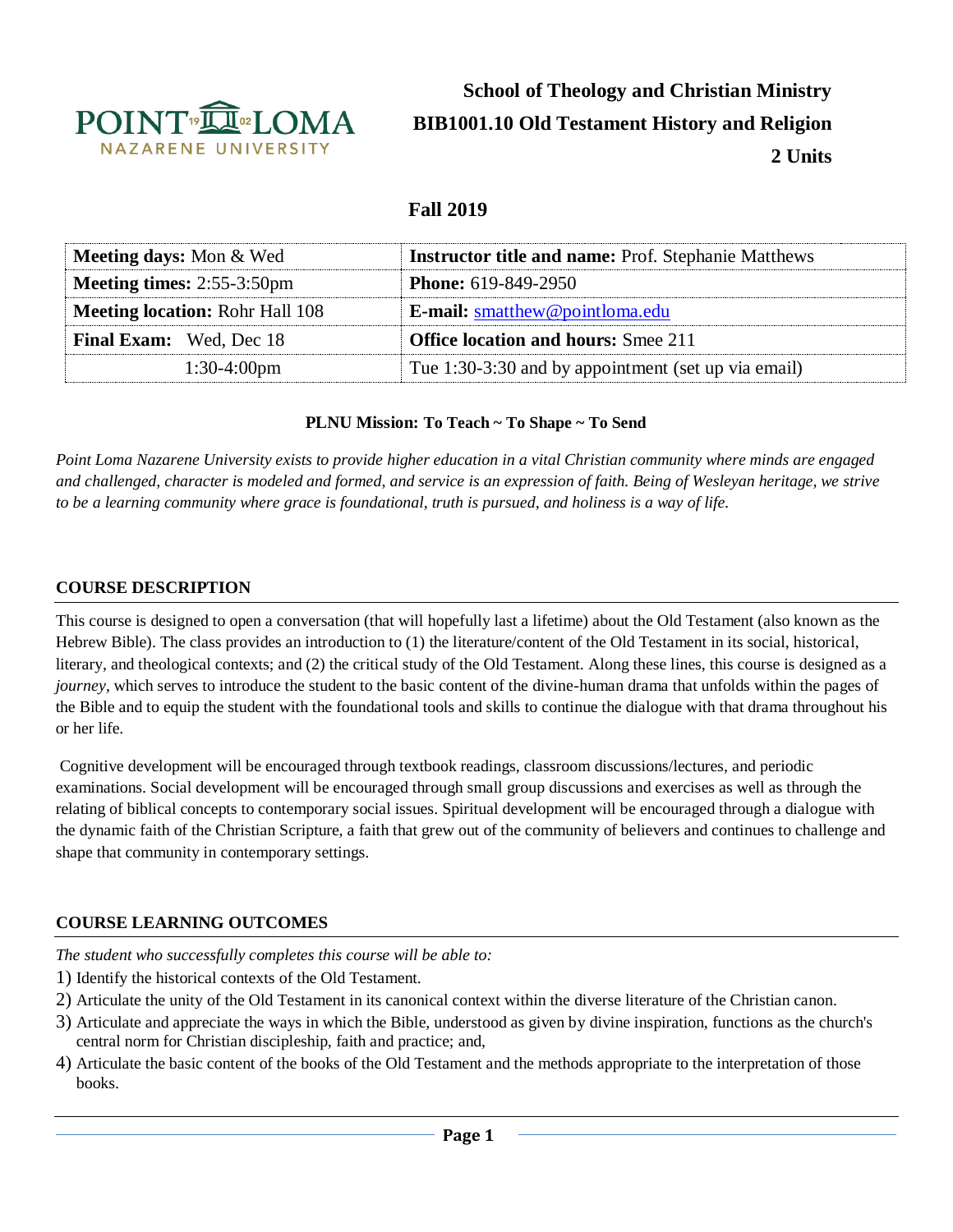## **GE MISSION STATEMENT**

*PLNU provides a foundational course of study in the liberal arts informed by the life, death, and resurrection of Jesus Christ. In keeping with the Wesleyan tradition, the curriculum equips students with a broad range of knowledge and skills within and across disciplines to enrich major study, lifelong learning, and vocational service as Christ-like participants in the world's diverse societies and cultures.*

Note: This course is one of the components of the General Education Program at Point Loma Nazarene University, under the category of "Responding to the Sacred." By including this course in a common educational experience for undergraduates, the faculty supports the study of Scripture and Christian heritage as foundational in the pursuit of knowledge and the development of personal values.

## **REQUIRED TEXTS AND RECOMMENDED STUDY RESOURCES**

- 1. Michael Coogan, et.al., eds., *New Oxford Annotated Bible: New Revised Standard Version* (5<sup>th</sup> ed. Oxford: Oxford University, 2018), ISBN: 9780190276072.
- 2. Brad E. Kelle, *Telling the Old Testament Story: God's Mission and God's People* (Nashville: Abingdon, 2017), ISBN: 9781426793042.
- 3. Matthew Richard Schlimm, *This Strange and Sacred Scripture: Wrestling with the Old Testament and Its Oddities* (Grand Rapids: Baker, 2015), ISBN: 9781426793042.

| Assignment distribution by percentage: |              | Grade scale:    |               |  |
|----------------------------------------|--------------|-----------------|---------------|--|
| Reading quizzes<br>$\bullet$           | 30% (6% ea.) | $A=94-100$      | $C=74-76$     |  |
| Midterm exam                           | 20%          | $A = 90 - 93$   | $C = 70-73$   |  |
| Group presentation                     | 20%          | $B + = 87 - 89$ | $D+=67-69$    |  |
| Final Exam<br>$\bullet$                | 25%          | $B = 84 - 86$   | $D=64-66$     |  |
| <b>Class Participation</b>             | 5%           | $B = 80 - 83$   | $D = 60 - 63$ |  |
|                                        |              | $C_{+}=77-79$   | $F=0-59$      |  |

### **COURSE ASSESSMENT AND GRADING**

## **ASSIGNMENT REQUIREMENTS**

**Class Participation and Attendance**: In this abbreviated journey through the story of the OT, class attendance is a necessity for optimum academic achievement. *If the student is absent from more than 10 percent of class meetings (more than THREE [3] classes), the faculty member can file a written report which may result in de-enrollment. If the absences exceed 20 percent (more than SIX [6] classes), the student may be deenrolled without notice* until the university drop date or, after that date, receive the appropriate grade for their work and participation. See [Academic Policies](http://catalog.pointloma.edu/content.php?catoid=18&navoid=1278) [i](http://catalog.pointloma.edu/content.php?catoid=18&navoid=1278)n the Undergraduate Academic Catalog. In addition, each student is expected to participate actively in class by contributing to the discussions on the basis of his or her reading of the assigned material.

*\*NOTE: Giving false information on the daily roll sheet (i.e. signing someone else in or having someone else sign you in) is an act of cheating that is equal to cheating on an exam. It will subject you to the academic dishonesty penalties of the university, including failure of this course and possible expulsion from the university.* 

**Readings & Reading Quizzes:** The OT is the primary text for this course. *Please bring your Bible to class*. All readings are required. It is important to keep up with the readings on a session-by-session basis or the information will quickly become overwhelming. *A significant part of the student's grade comes from quizzes over the assigned reading material (see below).* There will be *five* quizzes that cover all reading assignments since the last quiz. The dates of the quizzes are listed on the course schedule.

**Mid-Term exam:** The midterm exam will cover various reading assignments and associated class lectures. Questions from previous quizzes may appear on the midterm exam along with new questions. A study guide will be provided.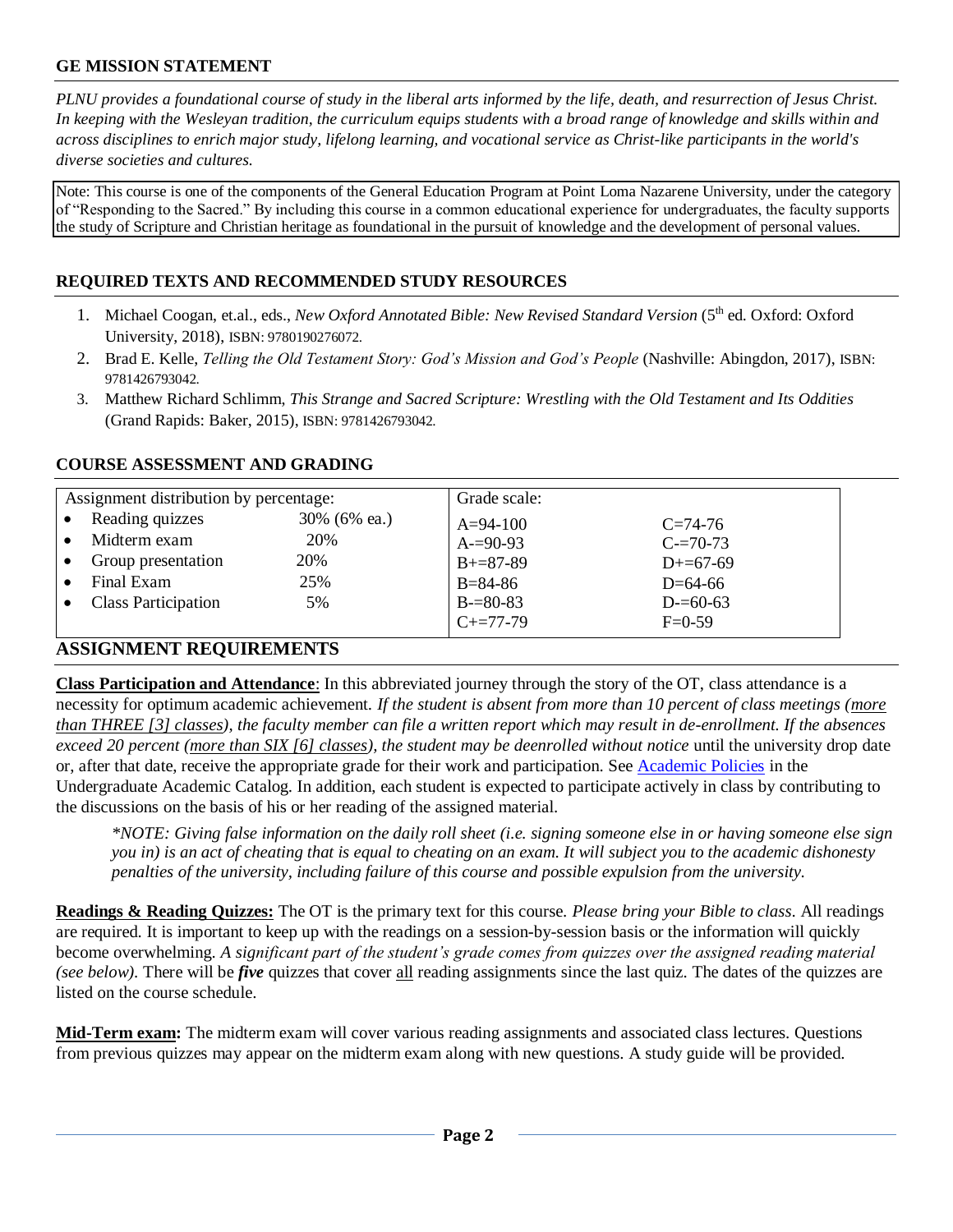**Group Presentation on an OT Book**: In addition to more traditional methods of presentation by the professor, our course will have a significant element of small group work and discussion during various class sessions. Rather than a course in which the professor simply imparts a massive amount of information for students to regurgitate, students will work together to read closely, think collaboratively, and formulate thoughtful responses to texts and issues (an additional, hoped-for benefit of such assignments is to invite the students into the practices of true liberal arts education, namely, academic reading, thinking, collaborating, and writing, rather than outcome-based standardized test taking). The major instance of such work will be that each student will participate in an assigned small group and make a class presentation on an assigned book from the OT. The presentation should be **8 minutes in length** and **follow the instruction sheet on Canvas.** Each group member will receive the same group grade for the presentation, adjusted for peer- and selfevaluation. Due dates are on the course schedule.

> *NOTE: a one-page handout and PowerPoint presentation must be emailed to the professor by noon on the day before your presentation*.

**Final Comprehensive exam**: As the culmination to the semester, there will be a final, comprehensive final exam in class on Dec 18. It will cover all the material from the previous quizzes and exam. A study guide will be provided. **COURSE SCHEDULE** 

| <b>Date</b>                   | <b>Topic</b>                                | <b>Required Reading</b> | <b>Assessment</b>                             | <b>Mini-lecture</b> |  |  |
|-------------------------------|---------------------------------------------|-------------------------|-----------------------------------------------|---------------------|--|--|
| Wed, Sept 4                   | Intro to the Class                          |                         |                                               | Genesis             |  |  |
| Mon, Sept 9                   | The Bible as Sacred Scripture               | Schlimm 1-10            |                                               | Exodus              |  |  |
| Wed, Sept 11                  | Origins of the Bible                        | <b>Kelle 6-16</b>       | <b>Reading Quiz</b>                           | Leviticus           |  |  |
| Mon, Sept 16                  | The World Behind the Bible                  | S 104-120               |                                               | <b>Numbers</b>      |  |  |
| Wed, Sept 18                  | The OT as Story                             | <b>K</b> 17-28          |                                               | Deuteronomy         |  |  |
| Mon, Sept 23                  | Gen 1-11 Part I                             | K 29-47                 |                                               | Joshua              |  |  |
| Wed, Sept 25                  | Darkness over the<br>Face of the Deep       | S 28-44                 | <b>Reading Quiz</b><br><i>*Judges group</i> * | Judges              |  |  |
| Mon, Sept 30                  | Gen 1-11 Part II                            | K 48-52                 |                                               | Ruth                |  |  |
| Wed, Oct 2                    | Male & Female<br>God Created Them           | S 84-102                | *1 Samuel group*                              | 1 Samuel            |  |  |
| Mon, Oct 7                    | The Calling of God's People                 | K 55-70                 |                                               | 2 Samuel            |  |  |
| Wed, Oct 9                    | The R-Rated Bible                           | $S$ 45-60               | <b>Reading Quiz</b>                           | 1 Kings             |  |  |
| Mon, Oct 14                   | <b>Creation of God's People</b>             | K 70-79                 |                                               | 2 Kings             |  |  |
| Wed, Oct 16                   | <b>Wilderness to Sinai</b>                  | <b>K</b> 81-95          | $*1$ & 2 Chr. group*                          | 1 & 2 Chronicles    |  |  |
| Mon, Oct 21                   | Law & Leaving Sinai                         | K 95-109                | *Ezra group*                                  | Ezra                |  |  |
| Wed, Oct 23                   | The Dynamic Nature<br>of God's Law          | S 121-138               | <b>Midterm Exam</b><br>(Online) due Friday    | Nehemiah            |  |  |
| <b>Fall Break</b>             |                                             |                         |                                               |                     |  |  |
| Mon, Oct 28                   | God & Violence                              | S 62-82                 |                                               | Esther              |  |  |
| Wed, Oct 30                   | Into the Land                               | K 111-123               | <i>*Job group</i>                             | Job                 |  |  |
| Mon, Nov 4                    | Monarchy                                    | K 123-134               | <i>*Psalms group</i>                          | Psalms              |  |  |
| Wed, Nov 6                    | Prophets before the Exile                   | K 163-171               | <b>Reading Quiz</b>                           | Proverbs            |  |  |
| Mon, Nov 11                   | Exile & Prophets in Exile                   | K 135-142, 171-175      |                                               | Ecclesiastes        |  |  |
| Wed, Nov 13                   | <b>Communal Lament</b>                      | S 160-178               | *Song of Sol. group                           | Song of Solomon     |  |  |
| Mon, Nov 18                   | God's Anger                                 | S 180-196               | <i>*Isaiah group</i>                          | Isaiah & Jeremiah   |  |  |
| Wed, Nov 20                   | <b>Wisdom Literature</b>                    | K 151-163               |                                               | Lamentations        |  |  |
| Mon, Nov 25                   | Return from Exile &<br>Prophets after Exile | K 142-149, 175-178      | <b>Reading Quiz</b>                           | Ezekiel & Daniel    |  |  |
| Thanksgiving Break - no class |                                             |                         |                                               |                     |  |  |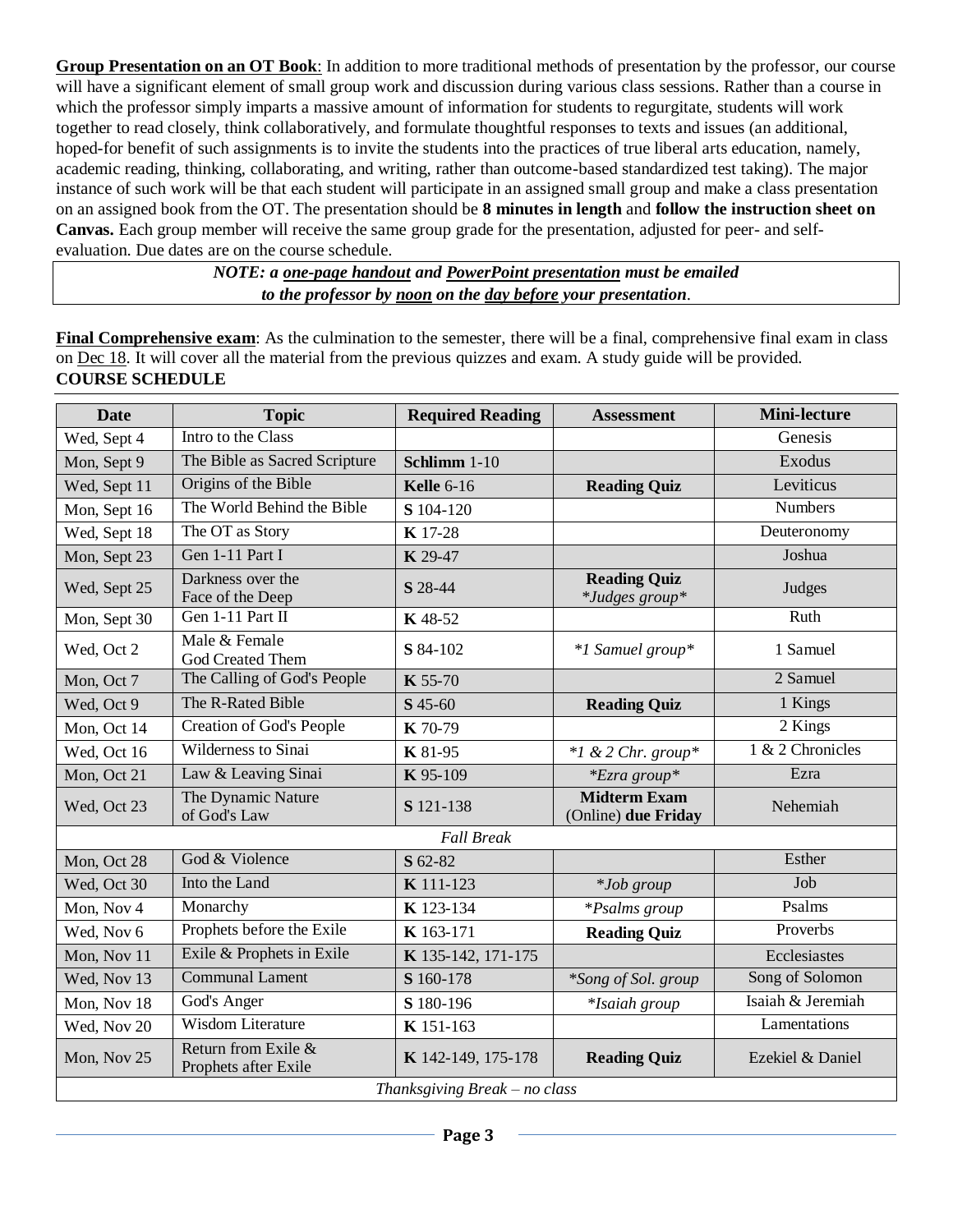| Mon, Dec 2                          | The many voices in the OT | <b>S</b> 139-158 |                | Hosea, Joel, Amos     |  |  |
|-------------------------------------|---------------------------|------------------|----------------|-----------------------|--|--|
| Wed, Dec 4                          | The Ongoing Story of God  | <b>K</b> 179-194 | *Jonah group   | Obadiah, Jonah, Micah |  |  |
| Mon, Dec 9                          | The Authority of the OT   | S 198-207        |                | Nahum, Hab., Zeph.    |  |  |
| Wed, Dec 11                         | The OT in the NT          |                  | *Malachi group | Haggai, Zech., Mal.   |  |  |
| <b>Final Examination</b>            |                           |                  |                |                       |  |  |
| Wednesday, December 18, 1:30-4:00pm |                           |                  |                |                       |  |  |

## **INCOMPLETES AND LATE ASSIGNMENTS**

All assignments are to be submitted/turned in by the beginning of the class session when they are due—including assignments posted in Canvas. Incompletes will only be assigned in extremely unusual circumstances.

### **FINAL EXAMINATION POLICY**

Successful completion of this class requires taking the final examination **on its scheduled day**. The final examination schedule is posted on th[e Class Schedules](http://www.pointloma.edu/experience/academics/class-schedules) site. No requests for early examinations or alternative days will be approved.

### **PLNU COPYRIGHT POLICY**

Point Loma Nazarene University, as a non-profit educational institution, is entitled by law to use materials protected by the US Copyright Act for classroom education. Any use of those materials outside the class may violate the law.

#### **PLNU ACADEMIC HONESTY POLICY**

Students should demonstrate academic honesty by doing original work and by giving appropriate credit to the ideas of others. Academic dishonesty is the act of presenting information, ideas, and/or concepts as one's own when in reality they are the results of another person's creativity and effort. A faculty member who believes a situation involving academic dishonesty has been detected may assign a failing grade for that assignment or examination, or, depending on the seriousness of the offense, for the course. Faculty should follow and students may appeal using the procedure in the university Catalog. See [Academic Policies](http://catalog.pointloma.edu/content.php?catoid=18&navoid=1278) for definitions of kinds of academic dishonesty and for further policy information.

### **PLNU ACADEMIC ACCOMMODATIONS POLICY**

While all students are expected to meet the minimum standards for completion of this course as established by the instructor, students with disabilities may require academic adjustments, modifications or auxiliary aids/services. At Point Loma Nazarene University (PLNU), these students are requested to register with the Disability Resource Center (DRC), located in the Bond Academic Center. [\(DRC@pointloma.edu](mailto:DRC@pointloma.edu) or 619-849-2486). The DRC's policies and procedures for assisting such students in the development of an appropriate academic adjustment plan (AP) allows PLNU to comply with Section 504 of the Rehabilitation Act and the Americans with Disabilities Act. Section 504 (a) prohibits discrimination against students with special needs and guarantees all qualified students equal access to and benefits of PLNU programs and activities. After the student files the required documentation, the DRC, in conjunction with the student, will develop an AP to meet that student's specific learning needs. The DRC will thereafter email the student's AP to all faculty who teach courses in which the student is enrolled each semester. The AP must be implemented in all such courses. (*continued, next page)*

If students do not wish to avail themselves of some or all of the elements of their AP in a particular course, it is the responsibility of those students to notify their professor in that course. PLNU highly recommends that DRC students speak with their professors during the first two weeks of each semester about the applicability of their AP in that particular course and/or if they do not desire to take advantage of some or all of the elements of their AP in that course.

### **PLNU ATTENDANCE AND PARTICIPATION POLICY**